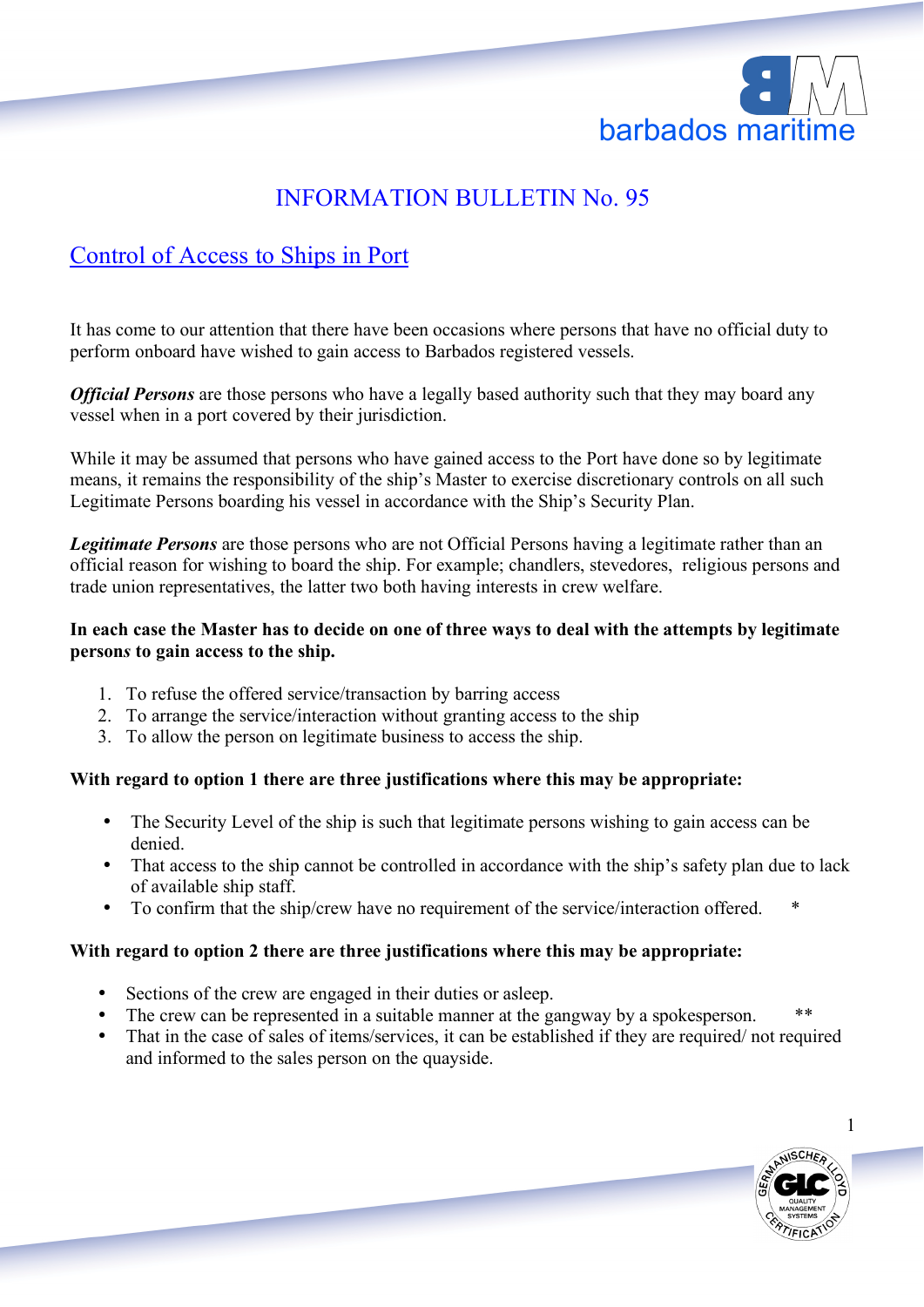# **With regard to option 3 there are three justifications where this may be appropriate:**

- There are sufficient crew to accompany the visitor onboard the ship
- The visitor is personally known by a crew member and that this is acceptable to the Captain.
- Persons engaged in legitimate activities having the appropriate identification.

In the case where the legitimate activity of the person can be accommodated without that person gaining access to the ship this is to be offered by the ship's staff. In this regard BMSR has prepared a guideline for facilitating this process

In addition a BMSR formal statement has been prepared which can be shown to those *Legitimate Persons* wishing to gain access to the ship clearly stating in the case of crew welfare matters the position of BMSR.

*\* see Guidance 1*

*\*\* see Guidance 2*

*2005-07-05*

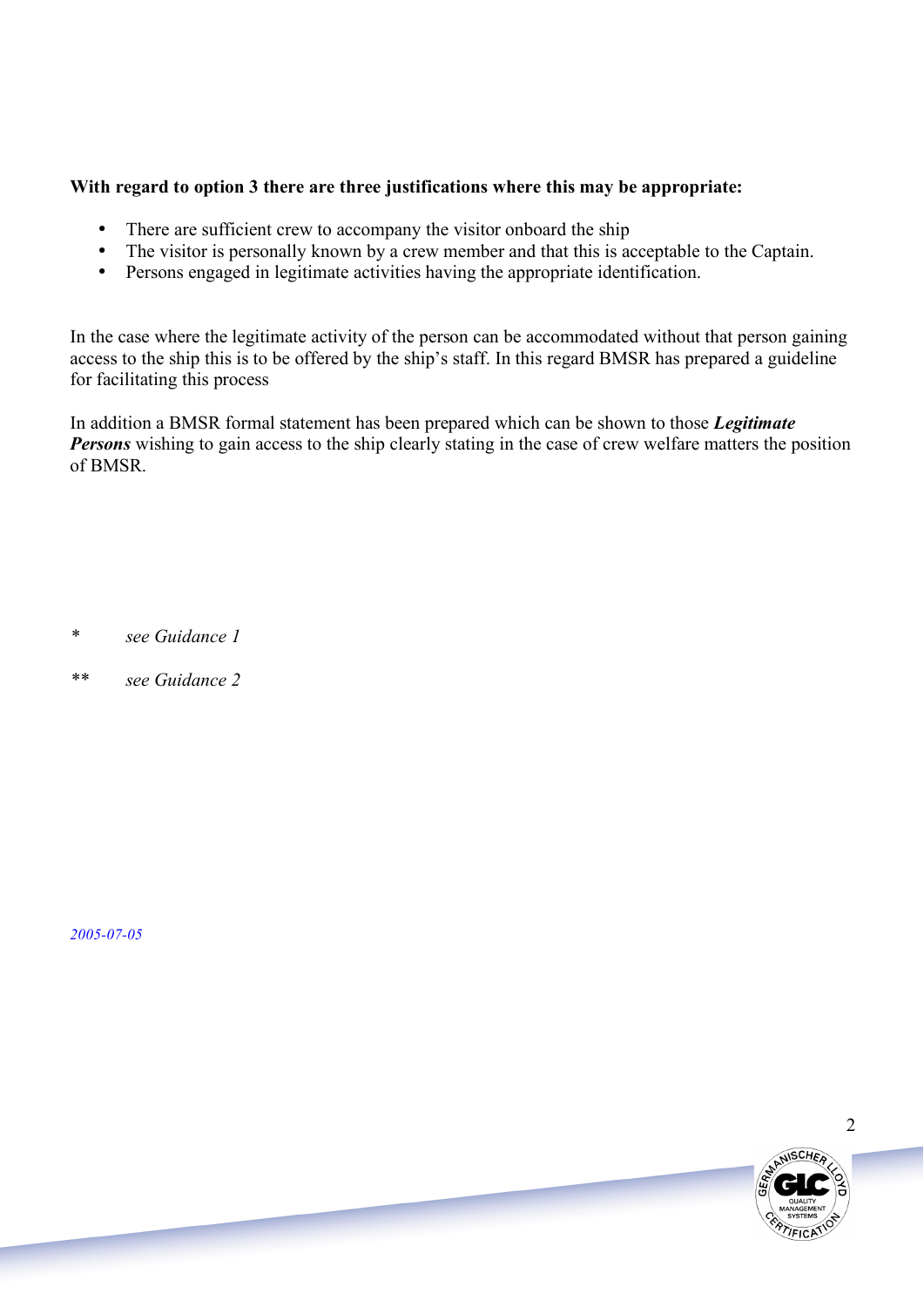# **BARBADOS MARITIME STATEMENT CONCERNING WELFARE ISSUES FOR PERSONS SAILING ON BARBADOS REGISTERED VESSELS.**

**To whom it may concern:**

**The Government of Barbados through the actions of the Barbados Maritime Ship Register endeavors to ensure that all persons onboard a vessel flying the flag of Barbados shall have the legal protection afforded by the Barbados Shipping Act.**

**Such persons may either be engaged on the vessel by a contract of employment or be fare paying passengers.**

**In both cases the welfare of the person is to at least equal minimum standards currently applied to the industry through International Maritime Organisation (IMO) International Conventions and Resolutions of the International Labour Organisation (ILO).**

**Such persons may forward a complaint to BMSR against the standards maintained onboard the ship relating to any welfare issues that are the subject of IMO Conventions or ILO Resolutions.**

**Having regard to the conditions existing onboard a Barbados registered vessel any person in their capacity of representing an organisation having legitimate concerns regarding crew welfare, are invited to inform BMSR of their concerns so that they may be properly investigated**

**To the contact information appearing below**

**Barbados Maritime Ship Register Tel. 44 (0) 207 636 5739 Fax. 44(0) 207 636 5745**

**Email registry@barbadosmaritime.com**

THESE ILO CONVENTIONS ARE OBSERVED BY BMSR

ILO 152 LIFTING EQUIPMENT ILO 92 & 133 HYGIENE ILO 187 MINIMUM WAGES

ILO 187 CONTAINS THE CALCULATION FOR THE MINIMUM FIGURE BASED ON AN ABLE SEAMAN AND IS ISSUED PERIODICALLY BY THE JOINT MARITIME COMMISSION.

From 01.01.2005 the Joint Maritime Commission has set the minimum pay scale onboard ships to be based on the monthly basic salary for an AB of USD 500.00



3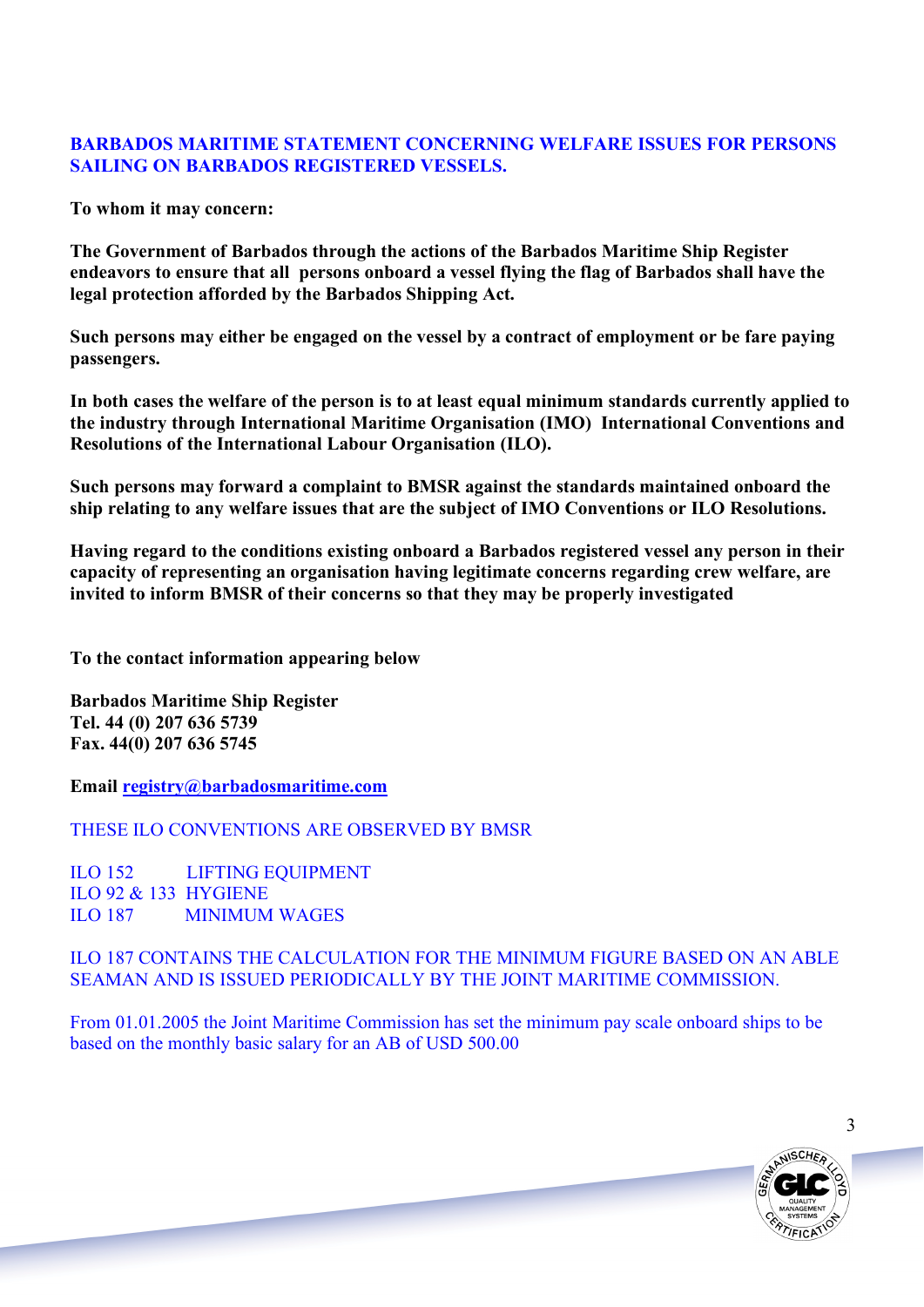# **GUIDELINE 1**

#### **Where it is the intention of the Master to bar the access of a legitimate person it is not recommended that the justification be that there are no welfare issues existing onboard.**

As the Master is the representative of the shipping company he or she is therefore technically the crews' employer. As such, denying access in this way has the potential to aggravate the situation, which may have a negative influence on the ship's performance in that port

# **GUIDELINE 2**

#### **Arranging a crew spokesperson to come to the gangway to communicate any issues relating to crew welfare to the legitimate person**

Choosing of the spokesperson

#### Crew choice of spokesperson

Statement from Master confirming that the spokesperson has been elected by the whole crew with regard to welfare and spiritual matters.

This may not be acceptable to the legitimate person and therefore this may only be resolved by the legitimate person selecting a person from the crew to act as spokesperson

#### Legitimate person's choice of spokesperson

Not to compromise the identity of any crew member to a non-official person requires a Crew List to be prepared where all the positions filled onboard are noted but where each crew members name has been omitted.

The legitimate person may then select a person by rank or rating to act as the ship's spokesperson.

Once selected the Captain shall endeavor to arrange for the selected person to come to the gangway to converse with the legitimate person regarding crew welfare matters

Where the selected person cannot come to the gangway the reason is to be given to the legitimate person who may then select a second crew member by rank or rating for the meeting.



4